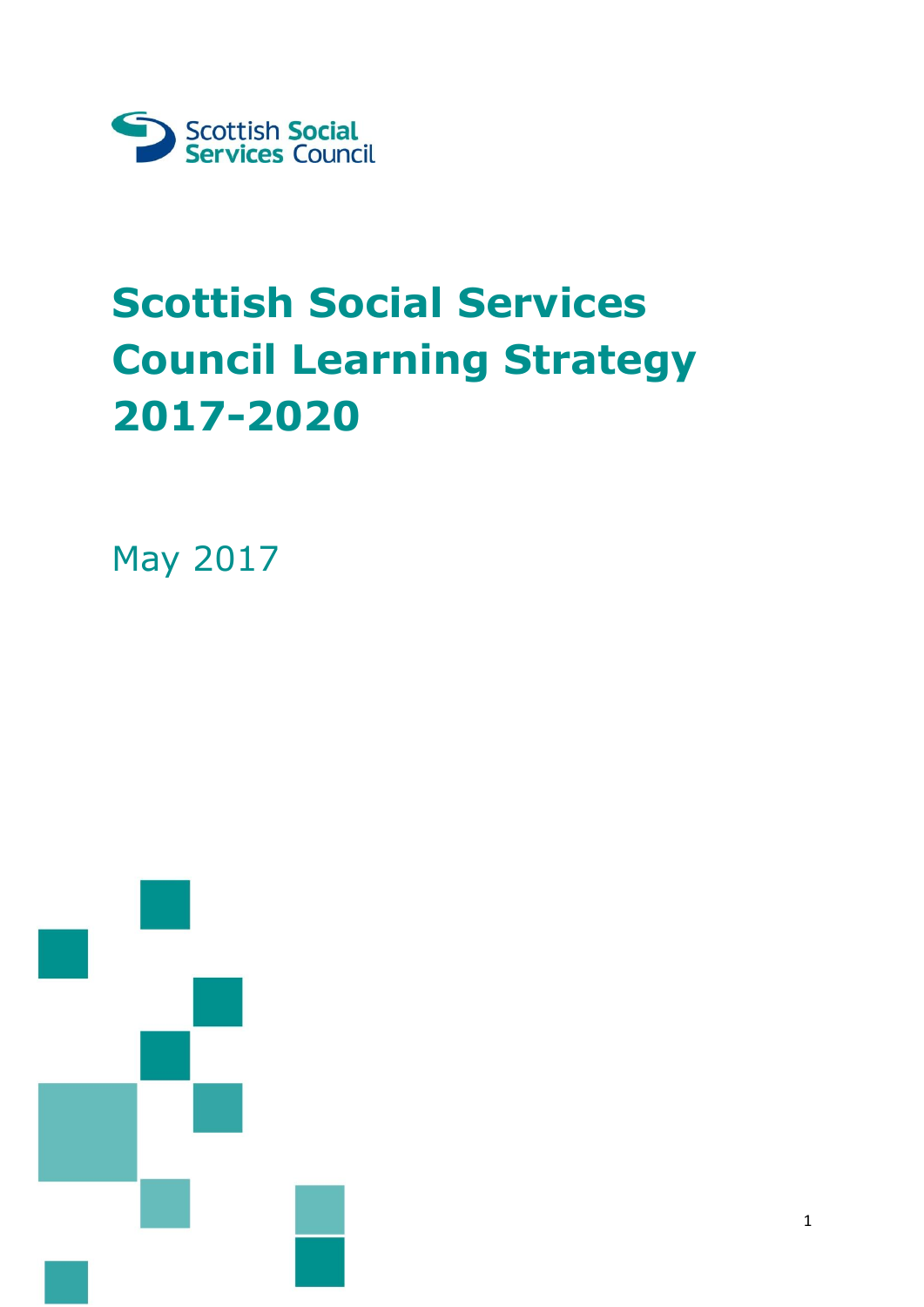# **Contents**

| 1. | What we want to do                              | $\mathcal{L}$ |
|----|-------------------------------------------------|---------------|
| 2. | <b>Our learning strategy</b>                    | $\mathcal{L}$ |
| 3. | Developing the strategy                         | 3             |
| 4. | Learning priorities and underpinning principles | 4             |
| 5. | <b>SSSC workforce learning plan</b>             | 6             |
| 6. | Evaluating the effectiveness of the strategy    | 9             |
| 7. | <b>Conclusion</b>                               | q             |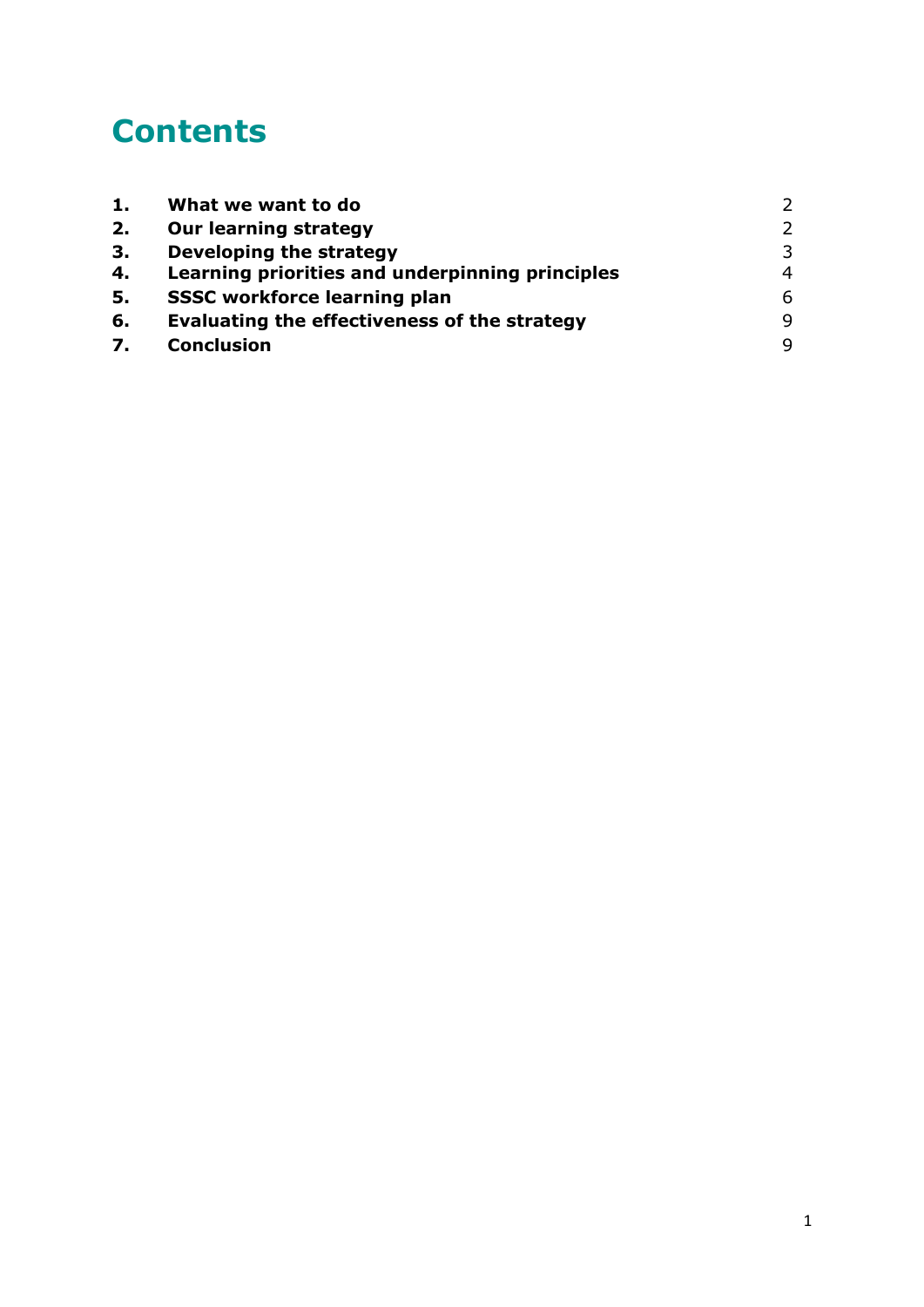# **1. What we want to do**

- 1.1 The Scottish Social Services Council (SSSC) has a key role in helping the social service sector see the connections in different learning activities and the resources available to support workers and others. To do this, we must engage effectively with the workforce to help workers understand how important their learning is to improving outcomes for people who receive services. We must support social service workers to become selfdirecting and self-managing learners and a trusted, skilled and confident workforce. We also have a role in supporting formal leaders and employers to develop supportive organisational learning cultures, and supporting them to recognise how staff learning can contribute to the development of organisational culture and positive learning environments.
- 1.2 The strategy's vision is that social service workers feel supported by the SSSC, their employers and others to learn and develop throughout their career, and deliver high quality services by taking responsibility for their learning and practice.
- 1.3 This learning strategy outlines the SSSC's approach to providing workers, employers and others with learning support. It is informed by feedback from a range of stakeholders gathered in the course of the SSSC's learning and engagement activity.

# **2. Our learning strategy**

2.1 As the social service workforce regulator and the national lead for workforce development in Scotland we support the development of the social service workforce. We research, design and develop products and engage with the workforce in order to improve the skills and knowledge of workers, helping them to meet the needs of the services they work in and the people who use those services. We recognise the diversity and breadth of the sector in which the workforce operates and how this affects learning activity. We learn from our experience and rely on our collaboration, and often interdependence, with a range of partners in social services and other sectors to meet the different learning needs across the sector. In particular, but not solely, we need to focus this collaboration on supporting those services involved in the integration of health and social care and the expansion of the early years workforce in Scotland.

Our products and services are diverse and include:

- designing, developing and maintaining standards and qualifications
- designing and developing skills and learning resources
- improving ways to support learning and development, for example, through digital learning.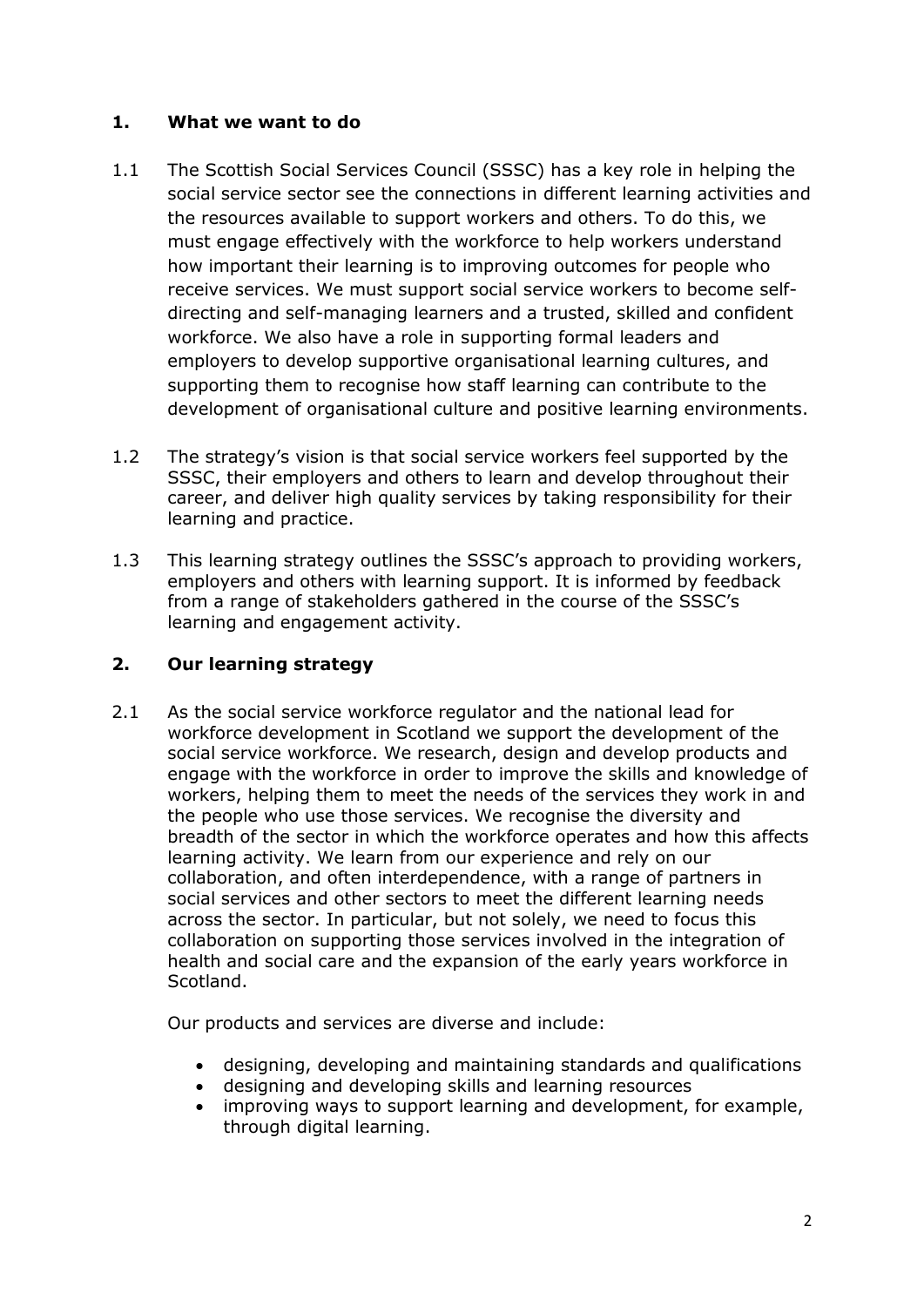- 2.2 We have developed this learning strategy to bring together all our activity across our learning and development responsibilities. This is a strategy for the SSSC and sets out our organisational approach to delivering our learning and development activity in line with the SSSC's vision and [Social](http://www.gov.scot/Resource/0047/00473374.pdf)  [Services in Scotland: A Shared Vision and Strategy 2015-2020](http://www.gov.scot/Resource/0047/00473374.pdf) (Scottish Government, 2015).
- 2.3 It will also drive learning activity to support employers and workers to learn and develop in a way that works for them and that meets the needs of people using services. It sets the context for learning in social services in Scotland, identifies learning priorities for the sector and establishes the main areas for us to focus our activity. This will help us consider what we should do more of, less of, and differently, and it provides a platform to help us identify our learning activities to 2020.

# **3. Developing the strategy**

- 3.1 To develop the strategy we considered the following areas:
	- the context and underpinning principles
	- the central role of standards and qualifications to our learning activity
	- the increasing role the organisation plays in supporting policy and strategy implementation
	- the SSSC's role in supporting culture change across the sector
	- financial and other constraints and their impact on learning and development
	- the potential for increased use of technology in learning and the need to develop digital capability
	- those areas for action set out in Social Services in Scotland: A Shared Vision and Strategy 2015-2020
	- how all SSSC functions can work more collaboratively to support sector learning activity
	- the importance of learning activity being based on sound evidence and how different SSSC teams and external partners can contribute to this, acknowledging that evidence used to inform learning activity may include lived and practice experience.
- 3.2 The strategy contributes to many of Scotland's 16 [National Outcomes](http://www.gov.scot/About/Performance/scotPerforms/outcome)  particularly those relating to children and young people and their families, tackling inequalities, building strong communities, living healthier lives and delivering high quality public services.
- 3.3 The learning strategy contributes to all of the SSSC's strategic outcomes and priorities identified in the Strategic Plan 2017-2020 but in particular:
	- Outcome 2: Our standards lead to a safe and skilled social service workforce (Priority 3: Social service qualifications and standards meet the needs of learners and employers)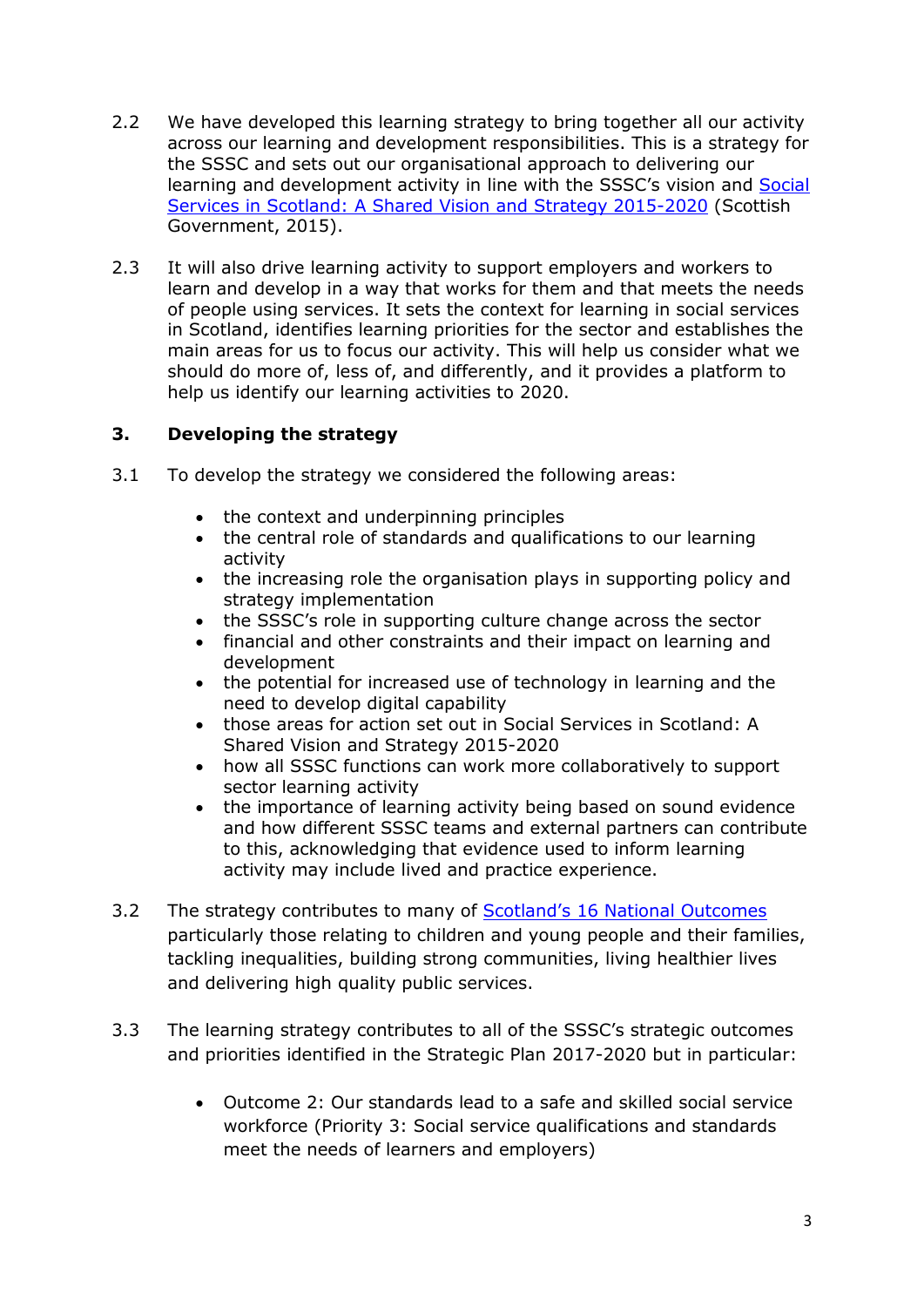Outcome 3: Our resources support the professional development of the social service workforce (Priority 4: We work with the Office of the Chief Social Work Adviser and other partners to achieve the outcomes in Social Services in Scotland: A Shared Vision and Strategy 2015-2020).

# **4. Learning priorities and underpinning principles**

- 4.1 The learning strategy needs to support social service workers to develop as self-directing and self-managing learners to collectively become a trusted, skilled and confident workforce. It also needs to support employers and training providers to develop learning cultures that support this.
- 4.2 In addressing this, it is important to recognise there is a spectrum of learning capability in the workforce. While supporting more traditional and face-to-face learning where relevant, the SSSC will support learners to move from structured and prescribed approaches to learning to more selfdirected learning. The SSSC is committed to working with employers to explore the impact of this move to learning that is more work-based.
- 4.3 The SSSC acknowledges the need to work with learners and employers to recognise the interface between self-directed learning, recognition tools such as Open Badges, the prescribed requirements for qualifications (for example, SVQs) for registration, continuing professional development and post registration training and learning (PRTL).
- 4.4 The following key principles underpin the SSSC's work in standards and qualifications development and the creation of workforce learning and development activity and resources.
	- 1. Qualifications and learning resources are designed to maximise learning that takes place directly in the practice context (situated learning).
	- 2. Where it is not possible to deliver learning in the practice context, learning programmes and resources focus on complex problems and their solutions, and deliver learning in environments which simulate real world practice contexts as closely as possible (authentic learning).
	- 3. The development and use of digital capabilities is embedded in all qualification structures, programmes and learning resources as appropriate (digital and information literacy).
	- 4. The development of digital learning skills is encouraged and promoted throughout the workforce. The use of different types and formats of learning is explored and developed.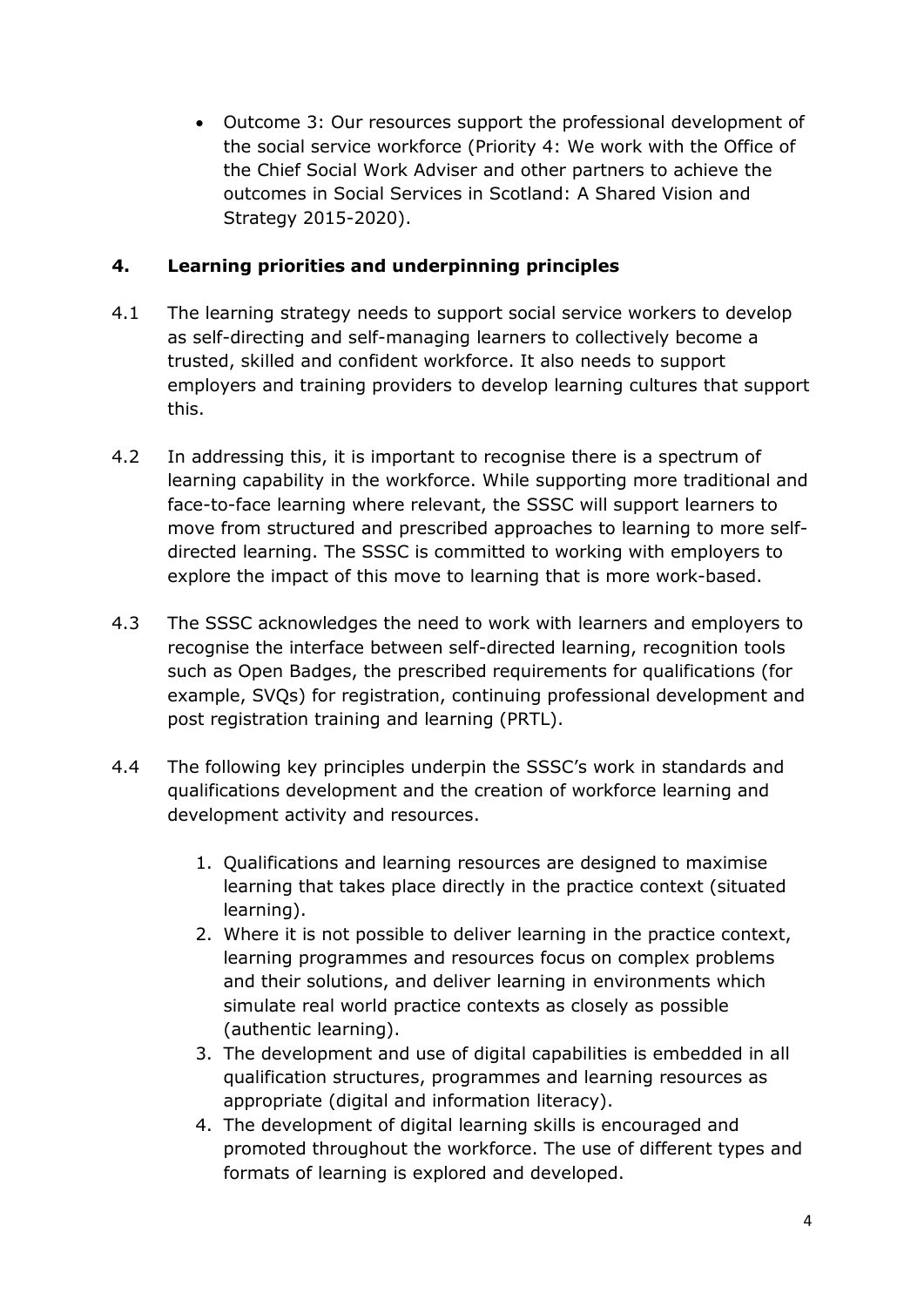- 5. Learning activity is outcomes-focused.
- 6. Reflection on learning and how it can be used in practice is actively encouraged in all learning activity.
- 7. Recognition, recording and use of prior and current learning is supported and promoted, including the certification of informal learning.
- 8. As well as being structured to meet National Occupational Standards (NOS), learning activity is underpinned by frameworks and structures that contribute to personal and professional development, for example, the SSSC Codes of Practice for Social Service Workers and Employers, National Care Standards, Continuous Learning Framework personal and organisational capabilities and leadership capabilities.
- 9. SSSC functions work together more effectively to inform learning plans.
- 10.The SSSC works in collaboration with partners to develop learning activities and resources, seeks to minimise repetition of effort in learning and development activity and makes connections between different types of learning.
- 11.There is less of an emphasis on the development of resources in some areas and an increased emphasis on engaging with the sector to support employers and workers to use existing learning resources and activity.
- 12.The SSSC models the learning it promotes to the sector and the six leadership capabilities in the way it leads the implementation of the learning strategy. The SSSC works collaboratively and creatively, motivates and inspires, promotes learning for everyone and works with others to ensure the SSSC's vision for learning is recognised and realised.
- 13.All learning activity has a strong evidence base. We explore sources of internal and external workforce data and intelligence, including sector skills reports, and collate and analyse data across the organisation to inform learning and development activity. This includes learning from the SSSC fitness to practise work.
- 14.We work with partners to gather evidence to determine what learning activity is working well and what needs to improve, including analysis of scrutiny evidence from the Care Inspectorate.
- 15.The impact of registration on the sector and how the development of the Register impacts on learning priorities and resources for different types of service is considered carefully and data analysis is used to inform learning and development plans.
- 16.We plan learning activity in the context of wider public service reform and link where appropriate to the Workforce Scotland agenda.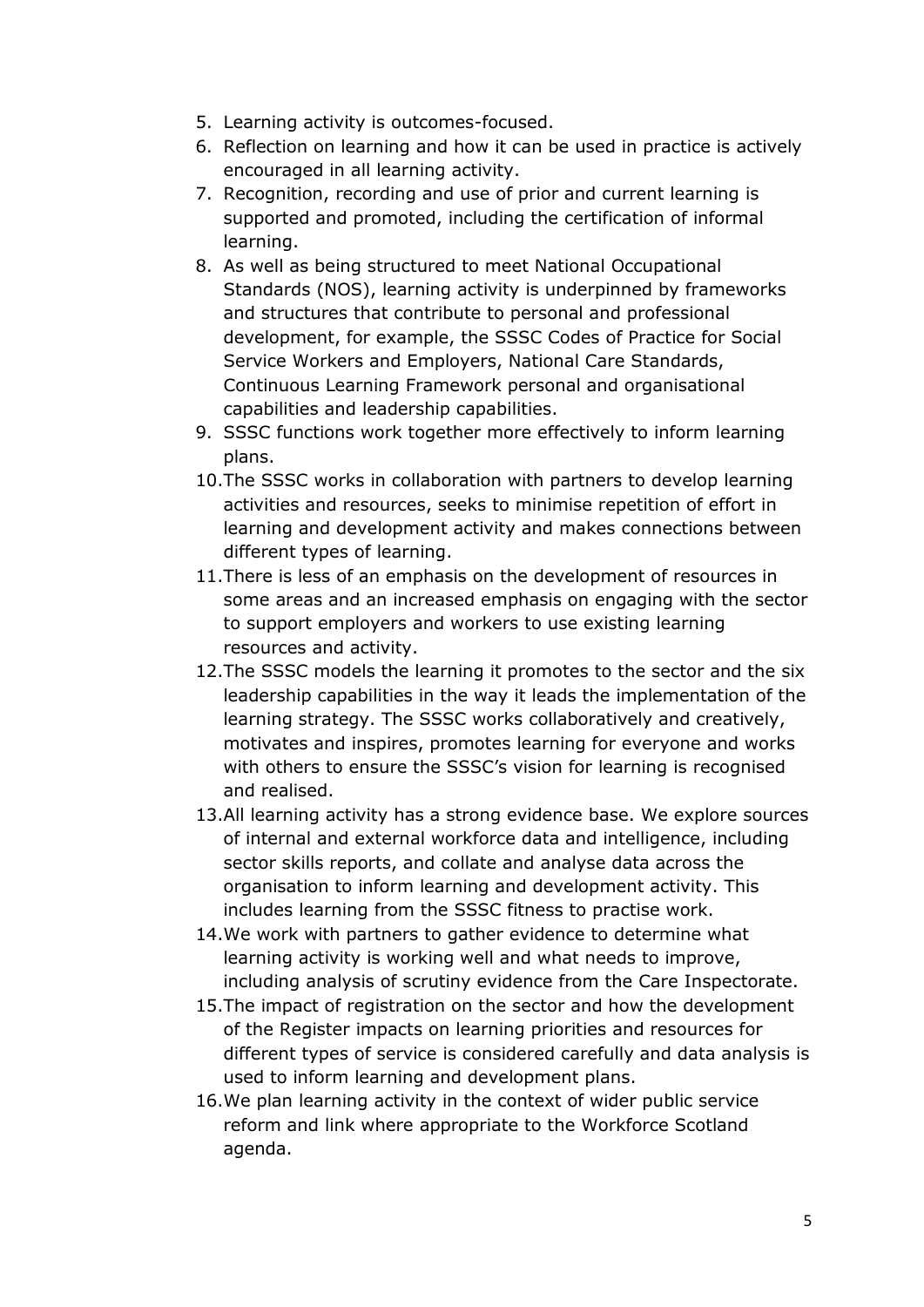- 17.Career long learning is encouraged and supported beyond PRTL and workforce mobility, talent management and succession planning are encouraged.
- 18.We evaluate all learning activity and the difference it makes is established and reported on. We examine research evidence from the wider learning and development field and consider how this should inform ongoing development activity.

# **5. SSSC workforce learning plan**

5.1 We have identified the following actions as SSSC learning priorities to 2020. They contribute to the four action areas identified in Social Services in Scotland: A Shared Vision and Strategy 2015-2020 and we have listed them under each of these below. We will develop an implementation plan detailing specific learning activities for 2017/18, 2018/19 and 2019/20, including collaboration with partners. This will include stakeholder mapping, a communications plan, an equality impact assessment and budget requirements. We will access funding for learning activity from grant in aid and a variety of specific project grants. The SSSC Learning and Development Team will lead activity with support from other SSSC teams and external partners.

# **Supporting the workforce**

# **Designing, developing and maintaining standards and qualifications**

- 1. Create, review, revise and implement NOS in accordance with national and sector priorities.
- 2. Create, review, revise and develop sector-specific qualifications in accordance with regulation and legislative requirements.
- 3. In partnership with the sector, develop, approve and quality assure SSSC regulated qualifications.
- 4. In partnership with the sector, develop and implement the proposed structured framework for newly qualified social workers (NQSW).
- 5. Support the assessment of international qualifications.

# **Designing and developing skills and learning resources**

- 6. Review and revise induction resources for the sector incorporating the Code of Practice for Social Service Workers.
- 7. Continue to support the use of the Continuous Learning Framework personal capabilities to support the development of emotional intelligence alongside other areas of learning including the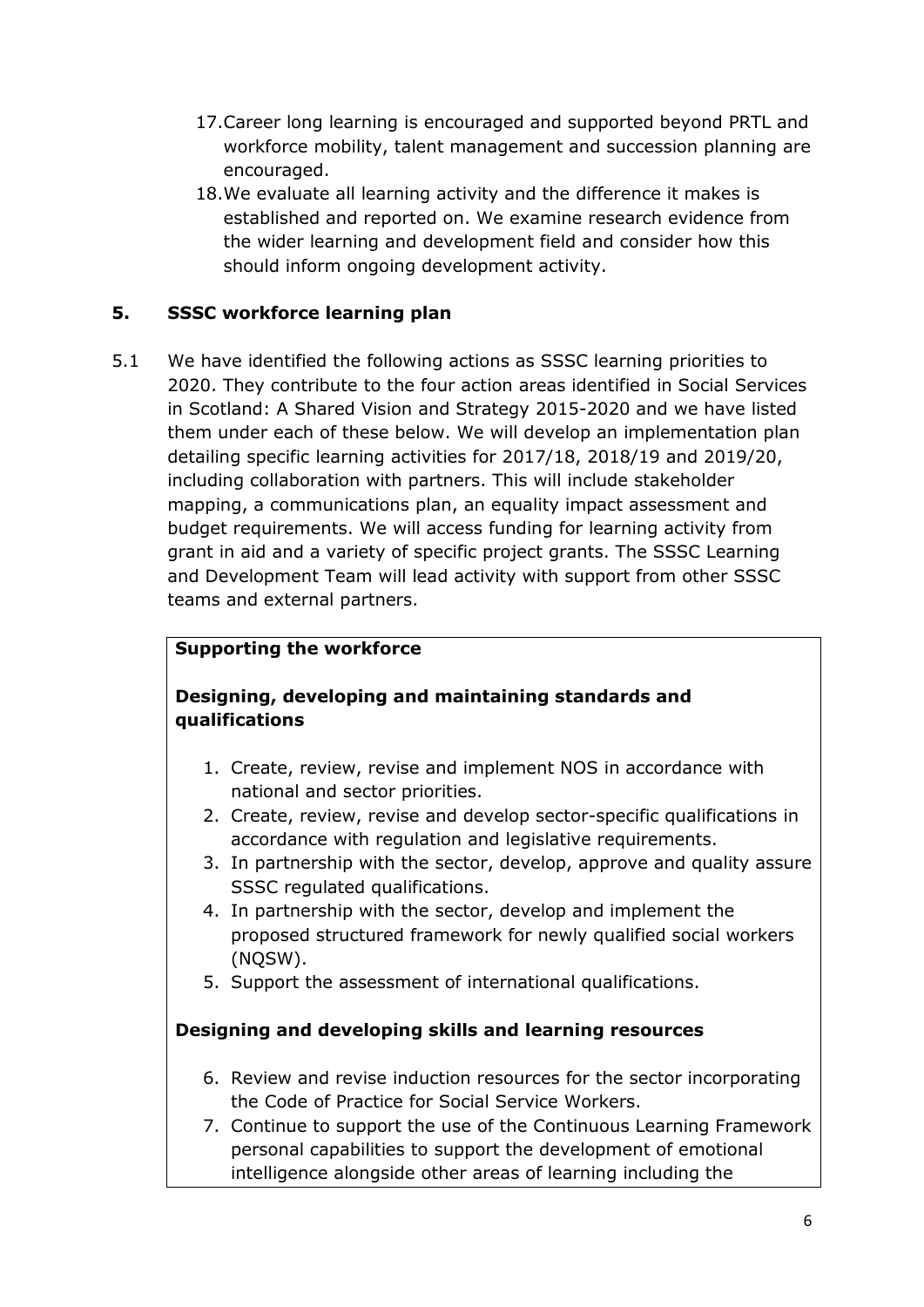development of effective relationships.

- 8. Encourage the development of leadership behaviours and skills that contribute to the learning process.
- 9. Support the implementation of social service legislation and policy via the development, delivery and evaluation of learning activity.
- 10.Develop learning activities that focus on prevention, early intervention and enablement.
- 11.Ensure learning resources are at the appropriate Scottish Credit and Qualifications Framework level.
- 12.Further develop and enhance the SSSC's learning platforms.

# **Improving ways to support learning and development**

- 13.Engage with the sector and partners in a variety of ways to support the dissemination and reflection of learning.
- 14.Develop learning activity that supports recruitment and retention and workforce planning across different parts of the sector as required.
- 15.Develop and implement the Standard for Professional Learning and implement a revised process for PRTL.
- 16.Develop, promote and implement a structure for post qualifying and career long learning for all parts of the sector, including processes for talent management and succession planning.
- 17.Develop and implement a plan to support the development of digital learning knowledge and skills across the sector.
- 18.Provide and administer funding to support learning activity as appropriate.

# **Understanding service quality and performance**

# **Improving ways to support learning and development**

- 1. Better understand and manage the barriers and enablers of effective learning and use different theories and formats of learning.
- 2. Continue to support the use of the Continuous Learning Framework organisational capabilities alongside the SSSC Code of Practice for Social Service Employers and revised National Care Standards to develop supportive learning cultures across the sector.
- 3. Support the development of activities such as supervision, mentoring and coaching which enhance professional development.
- 4. Work closely with the Care Inspectorate, Social Work Scotland, Scottish Care, the Coalition of Care and Support Providers in Scotland and Iriss to understand the relationship between learning and service quality and performance. Use this to inform learning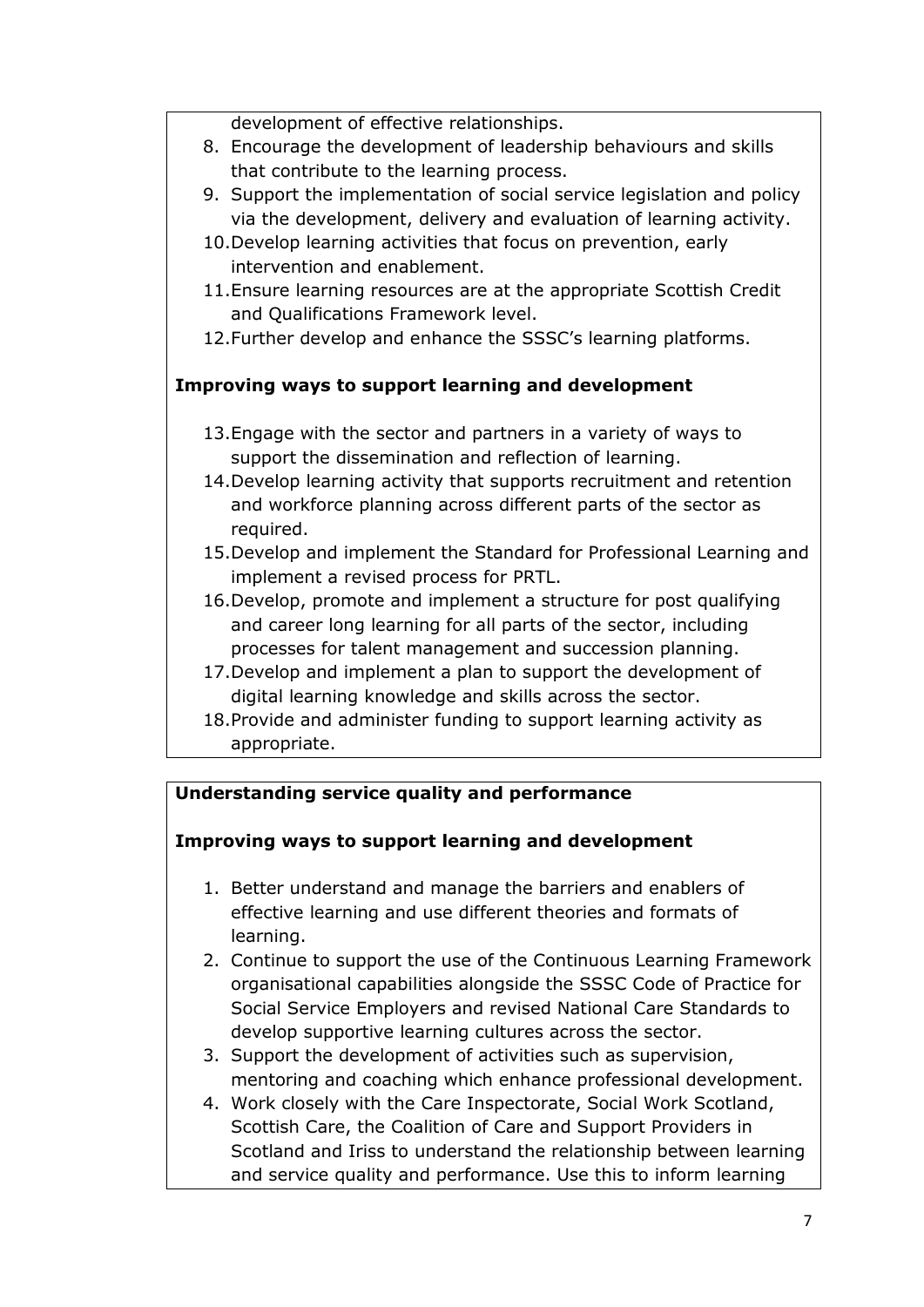plans and support employers and workers to recognise and plan for connections in learning.

# **Improving use of evidence**

#### **Improving ways to support learning and development**

- 1. Consider the SSSC's research capability and take steps to develop a research plan and build it in to future staffing and resource planning.
- 2. Promote the value of research to inform learning activity across the workforce and evidence informed practice.
- 3. Explore and develop approaches for capturing and using intelligence and learning from the SSSC's registration and fitness to practise functions.
- 4. Work closely with employers and other partners to identify learning needs specific to different parts of the sector such as social services integrated with health, early learning and childcare and criminal justice services.
- 5. Use and commission research, where required, to support the development of learning activity.
- 6. Work with more experienced research partners to develop a plan to evaluate the effectiveness of SSSC-led learning.
- 7. Develop the Open Badges system as a means of recognising learning and achievement.
- 8. Use evaluation of learning activity to inform the SSSC's corporate parenting role.
- 9. Work closely with the other three home nations and Skills for Care and Development to learn from them and align our learning activity with that elsewhere as appropriate.

# **Promoting public understanding**

#### **Improving ways to support learning and development**

- 1. Support the implementation of the Workforce Scotland programme across social services including engagement with the Pioneering Collaborative Leadership Programme and facilitation activity.
- 2. Develop the Career Ambassador network and other relevant learning networks.
- 3. Develop and publicise examples of effective learning in practice which show how learning activity is making a difference to people.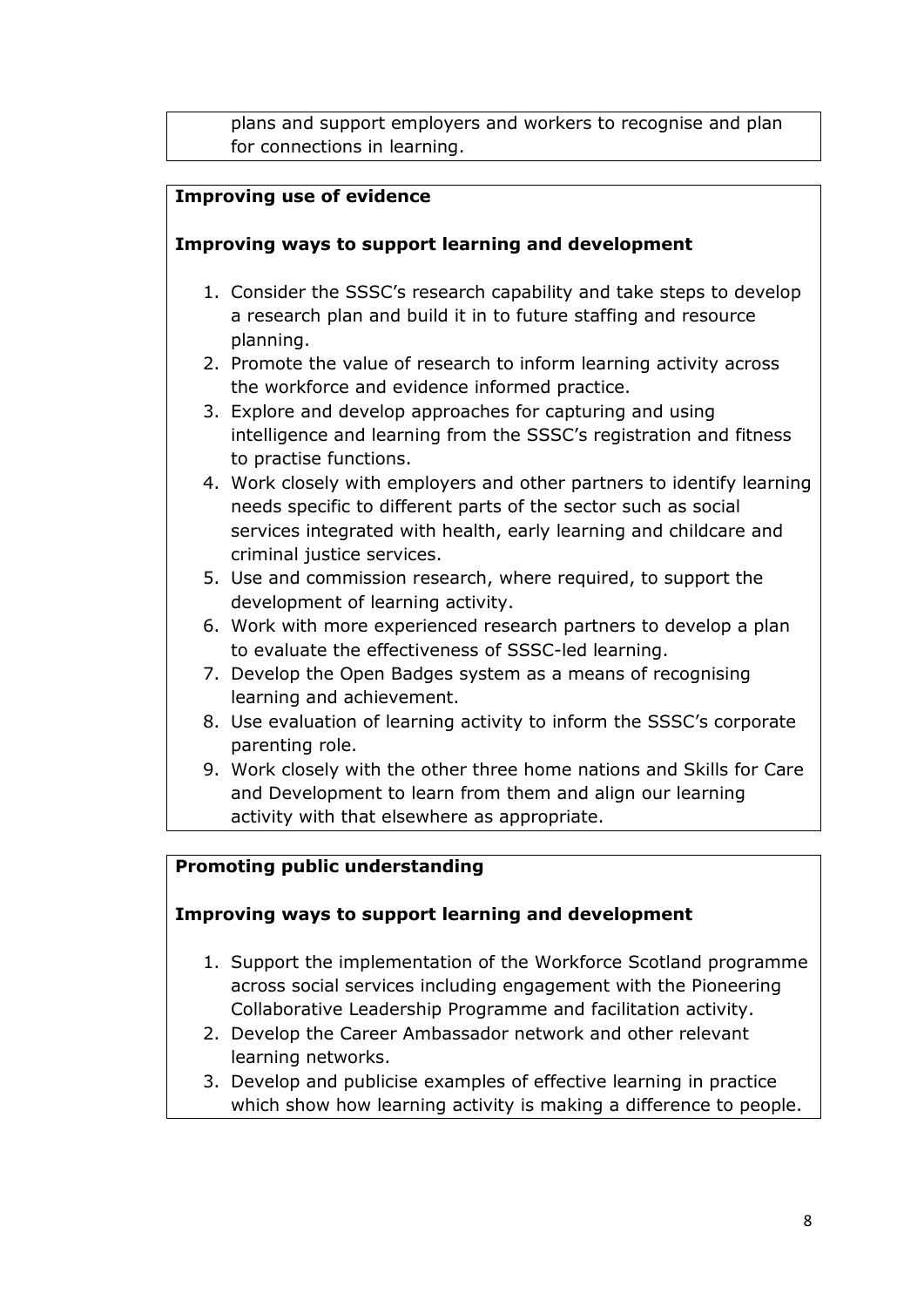### **6. Evaluating the effectiveness of the strategy**

- 6.1 The Learning and Development Team will work with internal and external partners to identify areas of connection, collaboration and difference in their respective work plans to achieve the outcomes set out in this strategy. The team will work with partners to carefully evaluate and evidence the impact of learning activities always asking: 'How do we know any of our learning activity is making a difference to workers and people who use services?' The team will manage and analyse the collective knowledge in a more considered way and use this shared intelligence to reach conclusions about the impact learning activity is having on the workforce and ultimately the people who receive services. We will report progress towards achievement of the vision annually. In the longer term the impact of the strategy should be reflected in improvements in performance across the sector and the quality of social services provided in Scotland and we will work with our partners to evidence this.
- 6.2 We regularly review and revise SSSC resources based on feedback from stakeholders or changes in policy. The SSSC's Product and Service Development Framework quality assures the development of new resources and services.

# **7. Conclusion**

- 7.1 This strategy articulates the SSSC's ambition for leading, supporting and developing learning across Scotland's social services. We hope planned learning activity will have a significant impact on the transformational changes needed in practice at individual, organisational and partnership level to deliver public service reform and achieve better outcomes for people supported by social services and those who care for them.
- 7.2 Although the SSSC Learning and Development Team play a key role in supporting learning activity across the sector, it is the responsibility of all parts of the SSSC to contribute to this. Workers across the organisation must work collaboratively to make sure we plan, develop, implement and evaluate sector learning activity effectively. SSSC teams must model the learning we promote in the sector and the SSSC people development plan must recognise this.
- 7.3 This strategy will drive SSSC-led learning activity to 2020 and support the sector to make the best use of limited resources to make sure learning activity supports personal, professional and service development and improvement. Outcomes and experiences of people who use services, and their carers, will be improved because social service workers recognise how important learning is to delivering high quality services, take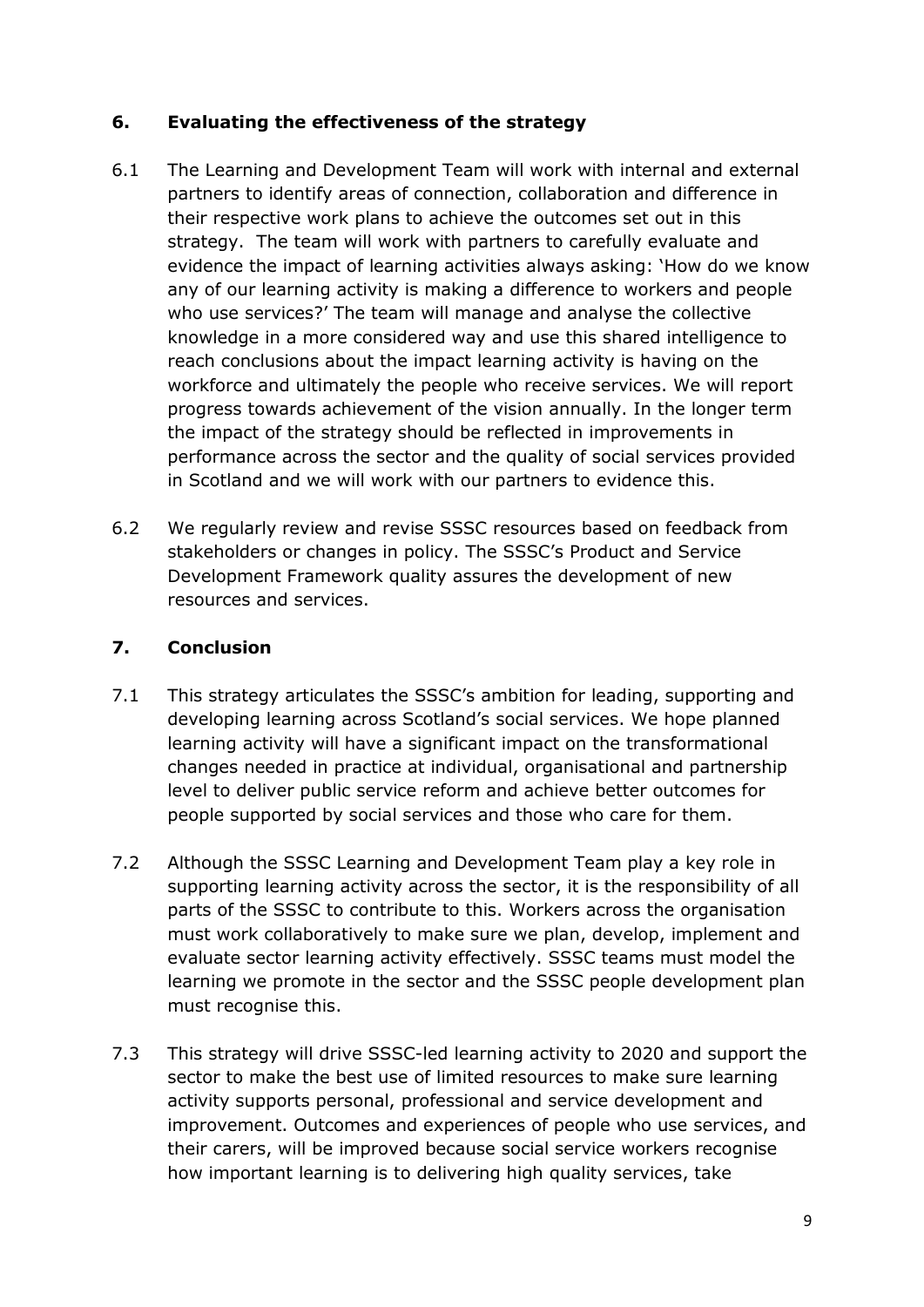responsibility for their learning and putting it into practice, and feel supported by the SSSC, their employers and others to learn and develop throughout their career.